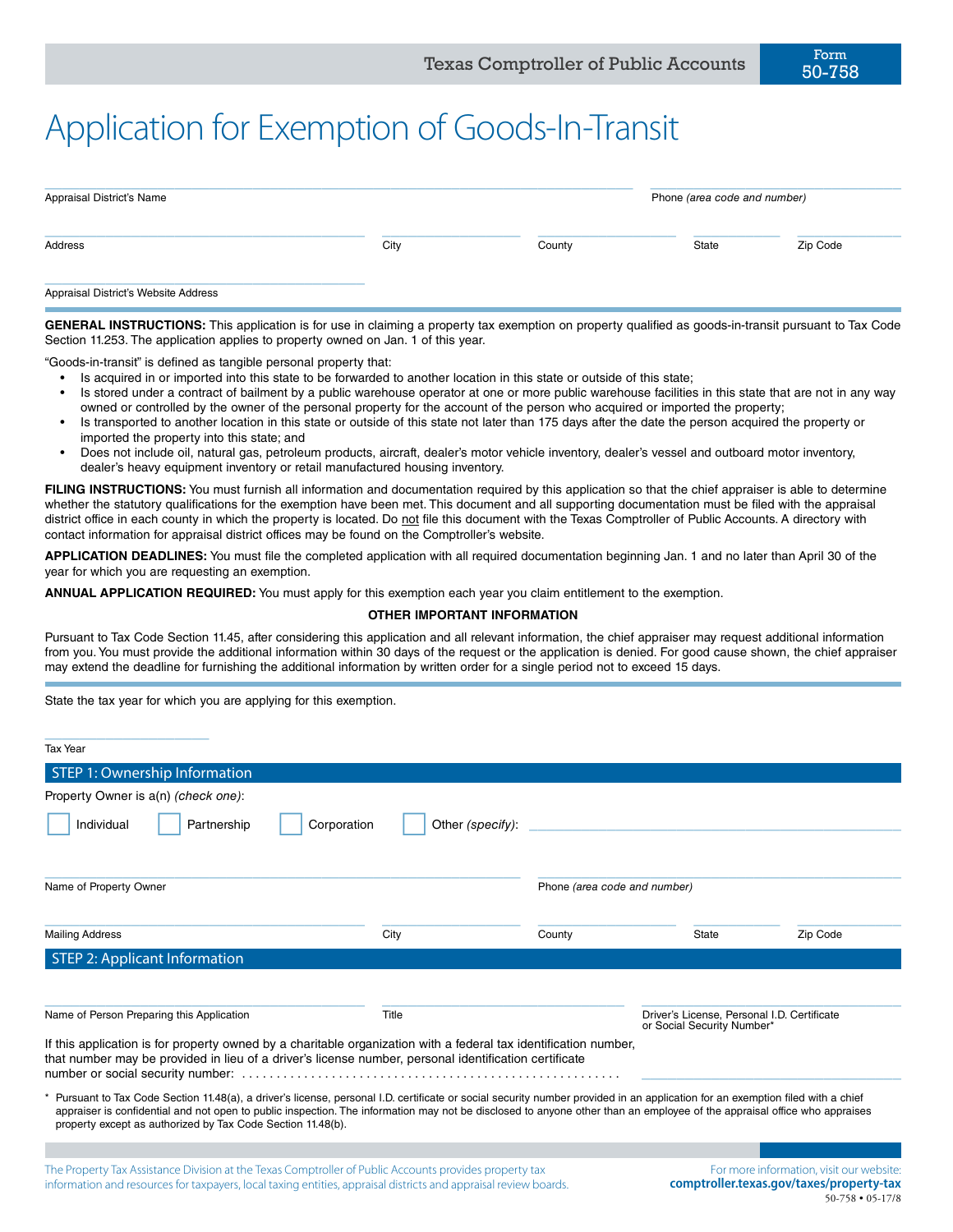## STEP 3: Authorized Agent

| Authorized Agent's Name (if different from above)                                                                                                                                                                                                                                                                                                                                                                                                                                                                                                      |                             | Phone (area code and number) |       |                                      |  |
|--------------------------------------------------------------------------------------------------------------------------------------------------------------------------------------------------------------------------------------------------------------------------------------------------------------------------------------------------------------------------------------------------------------------------------------------------------------------------------------------------------------------------------------------------------|-----------------------------|------------------------------|-------|--------------------------------------|--|
| <b>Mailing Address</b>                                                                                                                                                                                                                                                                                                                                                                                                                                                                                                                                 | City                        | County                       | State | Zip Code                             |  |
| <b>STEP 4: Property Information</b>                                                                                                                                                                                                                                                                                                                                                                                                                                                                                                                    |                             |                              |       |                                      |  |
|                                                                                                                                                                                                                                                                                                                                                                                                                                                                                                                                                        |                             |                              |       |                                      |  |
| Address                                                                                                                                                                                                                                                                                                                                                                                                                                                                                                                                                | City                        | County                       | State | Zip Code                             |  |
| Legal Description (if known)                                                                                                                                                                                                                                                                                                                                                                                                                                                                                                                           |                             |                              |       | Appraisal District Number (if known) |  |
| Provide a general description of the types of items in this inventory. Continue on additional pages if necessary.                                                                                                                                                                                                                                                                                                                                                                                                                                      |                             |                              |       |                                      |  |
|                                                                                                                                                                                                                                                                                                                                                                                                                                                                                                                                                        |                             |                              |       |                                      |  |
| STEP 5: Questions About the Property                                                                                                                                                                                                                                                                                                                                                                                                                                                                                                                   |                             |                              |       | Yes<br>No                            |  |
|                                                                                                                                                                                                                                                                                                                                                                                                                                                                                                                                                        |                             |                              |       | Yes<br>No                            |  |
|                                                                                                                                                                                                                                                                                                                                                                                                                                                                                                                                                        |                             |                              |       | Yes<br>No                            |  |
| 4. Were portions of your inventory transported to another location inside or outside the state throughout last year?                                                                                                                                                                                                                                                                                                                                                                                                                                   |                             |                              |       | Yes<br>No                            |  |
| If no, because inventory was transported for part of year, list the months during which portions of your inventory<br>were transported to another location last year:                                                                                                                                                                                                                                                                                                                                                                                  |                             |                              |       |                                      |  |
|                                                                                                                                                                                                                                                                                                                                                                                                                                                                                                                                                        |                             |                              | \$    |                                      |  |
| 6. Total cost of goods sold that were acquired in Texas or imported into Texas to forward to another location;<br>stored under contract for bailment by a public warehouse operated at one or more public warehouse<br>facilities in this state that you did not in any way own or control; and transported to another<br>location within 175 days after the date you acquired them or imported them into the state last year, less the<br>cost of any equipment, machinery or material that were incorporated into the goods, but that do not qualify |                             |                              | \$    |                                      |  |
| 7. On what types of records do you base the amounts given above? (Check all that apply.)                                                                                                                                                                                                                                                                                                                                                                                                                                                               |                             |                              |       |                                      |  |
| Audited financial statement<br>Sales records                                                                                                                                                                                                                                                                                                                                                                                                                                                                                                           |                             | Internal reports             |       |                                      |  |
| Bills of lading                                                                                                                                                                                                                                                                                                                                                                                                                                                                                                                                        | Texas franchise tax reports | Other (describe)             |       |                                      |  |

8. Percentage of last year's inventory value represented by goods-in-transit *(line 6 divided by line 5)*. . . \_\_\_\_\_\_\_\_\_\_\_\_\_ %